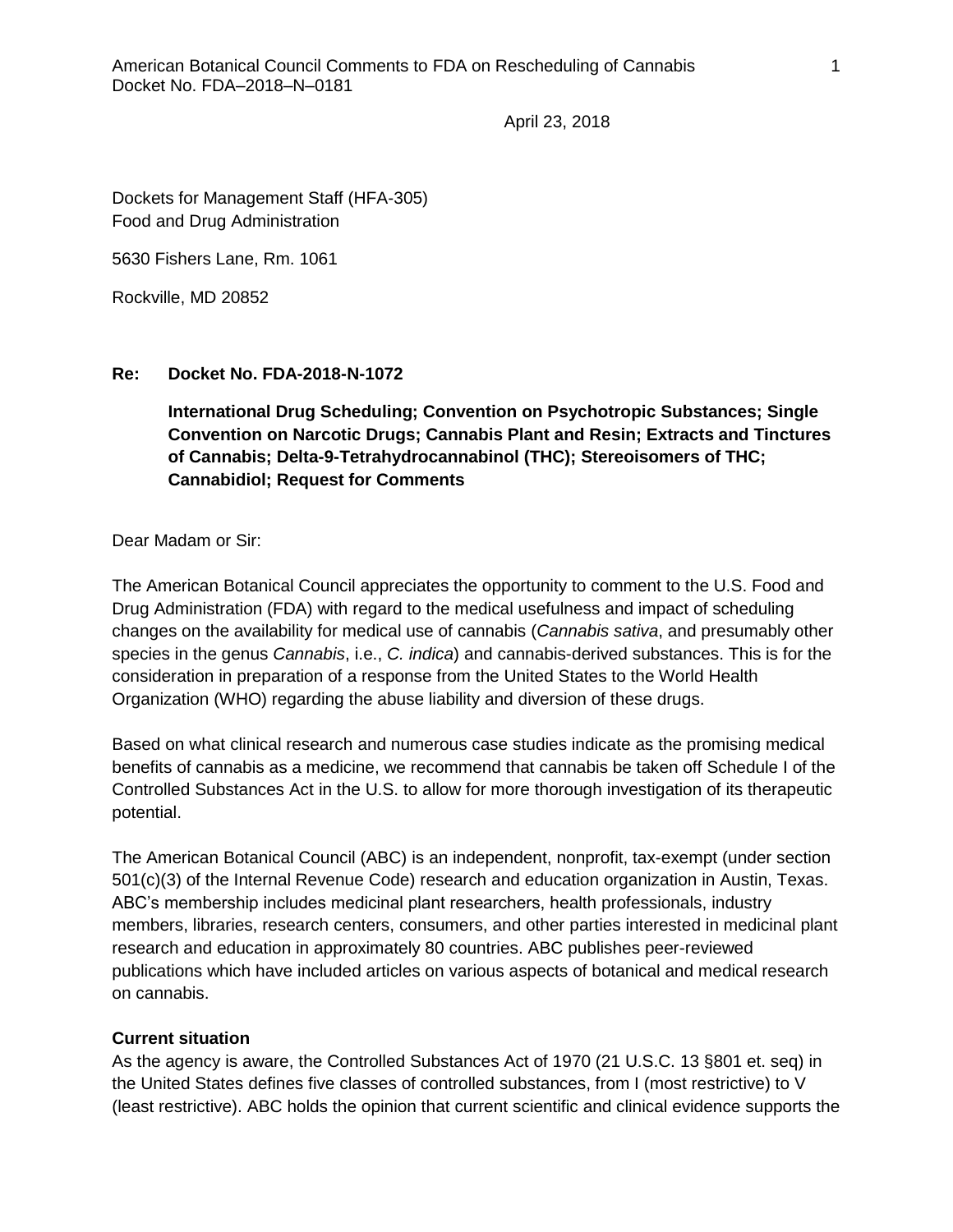position that cannabis is currently inappropriately listed as a schedule I ingredient. US Code 812 (b) defines ingredients in schedule I as those having the following attributes:

(A) The [drug](https://www.law.cornell.edu/definitions/uscode.php?width=840&height=800&iframe=true&def_id=21-USC-3092384-1668295558&term_occur=81&term_src=title:21:chapter:13:subchapter:I:part:B:section:812) or other substance has a high potential for abuse.

(B) The [drug](https://www.law.cornell.edu/definitions/uscode.php?width=840&height=800&iframe=true&def_id=21-USC-3092384-1668295558&term_occur=82&term_src=title:21:chapter:13:subchapter:I:part:B:section:812) or other substance has no currently accepted medical use in treatment in the [United States.](https://www.law.cornell.edu/definitions/uscode.php?width=840&height=800&iframe=true&def_id=21-USC-2032517217-1668295521&term_occur=51&term_src=title:21:chapter:13:subchapter:I:part:B:section:812)

(C) There is a lack of accepted safety for use of the [drug](https://www.law.cornell.edu/definitions/uscode.php?width=840&height=800&iframe=true&def_id=21-USC-3092384-1668295558&term_occur=83&term_src=title:21:chapter:13:subchapter:I:part:B:section:812) or other substance under medical supervision

In 1970, when the Controlled Substances Act was enacted, reliable information on the medical value of cannabis was relatively scarce. This has changed over the past years, where a number of clinical studies have been carried out to evaluate cannabis, and cannabis isolates, for a variety of conditions and ailments (see below). ABC believes that more clinical and other research into the medicinal properties of cannabis is warranted, and that the schedule 1 status of cannabis is one of the most significant impediments to carry out such research. To obtain legal cannabis supplies for studies, researchers [must get an approved IND application from](http://www.drugabuse.gov/drugs-abuse/marijuana/nidas-role-in-providing-marijuana-research) the FDA, and get the investigator and research site registered by the DEA. In addition, the cannabis has to be obtained through NIDA, which still uses the University of Mississippi as the only federally-approved source that is allowed to legally grow cannabis for government-approved research studies. But even the University of Mississippi cannot import or conduct research on new chemovars obtained by selective breeding. This limits the availability of cannabis products of a particular composition (e.g., high-THC chemovars) for inclusion in modern research in the U.S.

## **Medicinal value of cannabis for selected conditions and diseases**

## *Cannabis and Pain*

There have been numerous studies investigating the effects of cannabis in patients with pain. A systematic review from 2017 concluded that "From 27 chronic pain trials, there is low-strength evidence that cannabis alleviates neuropathic pain but insufficient evidence in other pain populations."<sup>1</sup> In an overview of systematic reviews and observational studies, Häuser et al. concluded that "sufficient evidence is available for neuropathic pain. A meta-analysis based on individual patient data on the use of medical marijuana to treat neuropathic pain found a NNTB [number needed to treat for an additional benefit] of 6 for pain relief of at least 30%. This finding meets the criteria for a clinically relevant benefit."<sup>2</sup> Other systematic reviews have supported the benefits of cannabis preparations in neuropathic pain, but have determined that available clinical data are too limited to recommend cannabis treatment for other types of pain. $3,4$ 

## *Cannabis and Epilepsy*

Systematic reviews on the benefits of cannabis preparations in patients with seizures are lacking, despite evidence that such use is not uncommon.<sup>5</sup> The majority of patient and caregiver surveys found either beneficial effects or no significant effect of cannabis in patients with epilepsy.<sup>5</sup> A review of the literature showed that clinical trials have been carried out primarily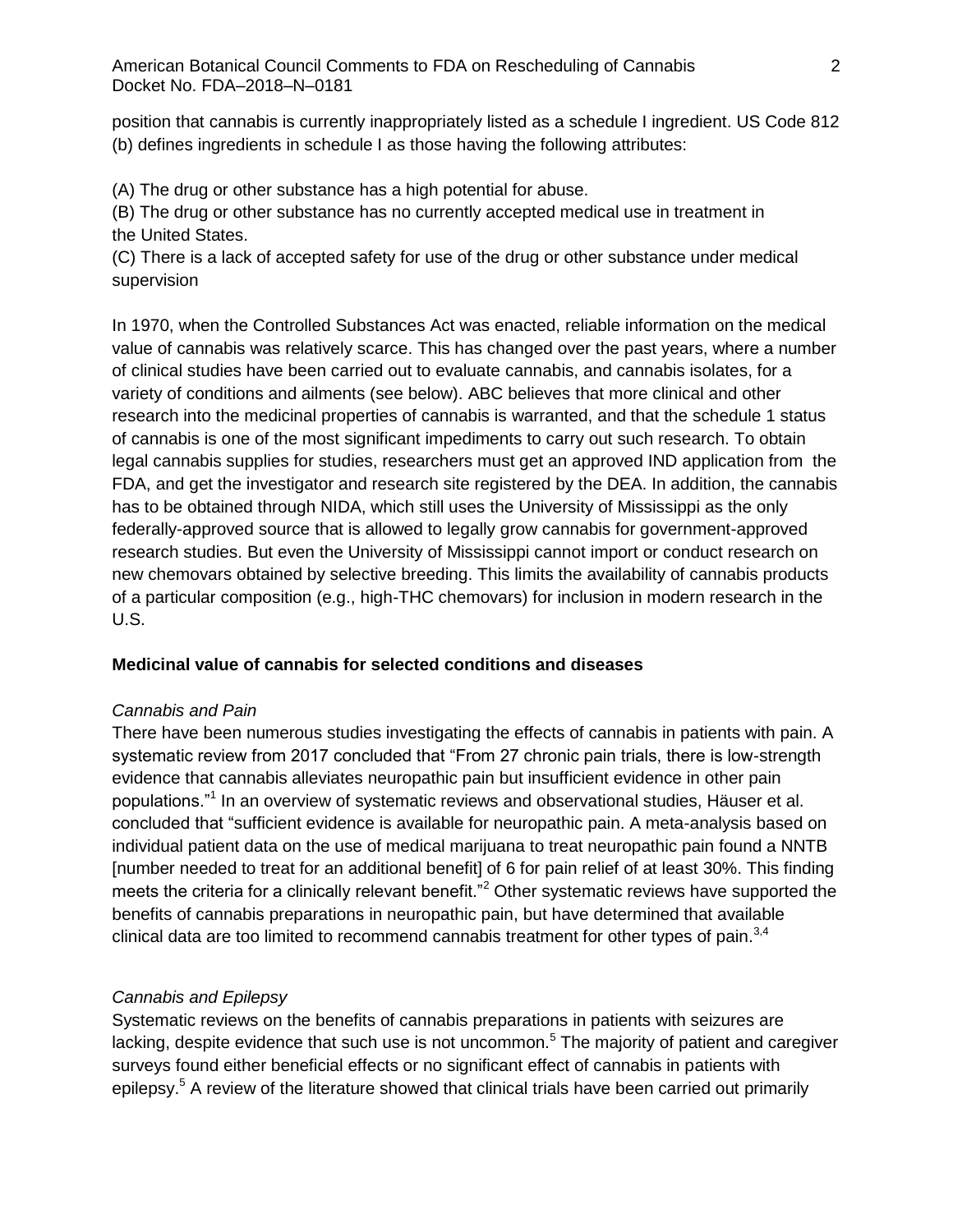#### American Botanical Council Comments to FDA on Rescheduling of Cannabis Docket No. FDA–2018–N–0181

with cannabinoids, for which efficacy is established.<sup>6-9</sup> In the review published by Stockings et al., the authors write "Pharmaceutical-grade CBD [cannabidiol] as adjuvant treatment in pediatric-onset drug-resistant epilepsy may reduce seizure frequency. Existing RCT evidence is mostly in pediatric samples with rare and severe epilepsy syndromes; RCTs examining other syndromes and cannabinoids are needed."<sup>10</sup> Evidence from parental reporting in patients using oral cannabis extracts suggests that such use is not uncommon, and 33% reported a greater than 50% reduction in seizures (responders). According to the authors of this study, the response rate is considered similar to placebo.<sup>11</sup> As explained above, there is evidence for the efficacy of CBD from a number of clinical studies, and on April 19, 2018, an FDA advisory panel on Thursday voted unanimously to recommend approval of a concentrated CBD extract to treat seizures caused by Lennox-Gastaut and Dravet syndromes.<sup>12</sup> The two conditions usually emerge in childhood and cause frequent, drug-resistant seizures.

#### *Cannabis and Multiple Sclerosis*

Similar to the case with epilepsy, there are no systematic reviews on the benefits of cannabis smoking or ingestion in multiple sclerosis. The data from clinical studies were predominantly carried out with purified extracts or cannabinoids, which, according to a systematic review from 2018, "find cannabinoids may have modest effects in MS for pain or spasticity."<sup>13</sup> Other systematic reviews suggest moderate evidence for a decrease in spasticity and spasm frequency in multiple sclerosis patients using cannabinoids, and improvements in cognitive function and ability to perform daily activities.<sup>14</sup> However, a review of the effects of a proprietary cannabinoid extract (Sativex®) suggests that "Efficacy of THC-CBD oromucosal spray has been proven in randomized, controlled clinical studies and its effectiveness confirmed in observational studies. It shows alleviation of symptoms together with improvement of daily activities and improvement in QoL [quality of life] for patients: approximately every second patient can benefit to achieve a relevant reduction of spasticity."<sup>15</sup> This particular cannabis extract is approved in 29 countries to treat spasticity in multiple sclerosis patients.

However, a systematic review of cannabis in the treatment of dystonia, dyskinesia, and tics reported that "the careful observations reviewed above lead to the conclusion that there is a direct effect of cannabis in various formulations in some conditions, especially hyperkinetic symptoms." In addition, a clinical study assessing the occurrence and severity of muscle spasms in 279 patients using a cannabis extract or placebo showed that 29.4% of subjects treated with the cannabis extract experienced significant stiffness relief compared to 15.7% using placebo. Combining this with the beneficial effects of the active drug on body pain, spasms and sleep quality, the results were considered as an indication of the effectiveness of the cannabis extract in treating symptoms of muscle stiffness in MS patients.<sup>16</sup>

#### **Conclusion**

Based on the available medical and scientific literature, it seems clear that attribute (B) of ingredients listed on schedule I of the Controlled Substances Act no longer applies to cannabis. The beneficial effects of cannabis in neuropathic pain are well-established. The efficacy of smoking or ingesting cannabis in other areas of therapeutic importance, such as epilepsy and multiple sclerosis, is currently not supported by sufficiently powered clinical data. However,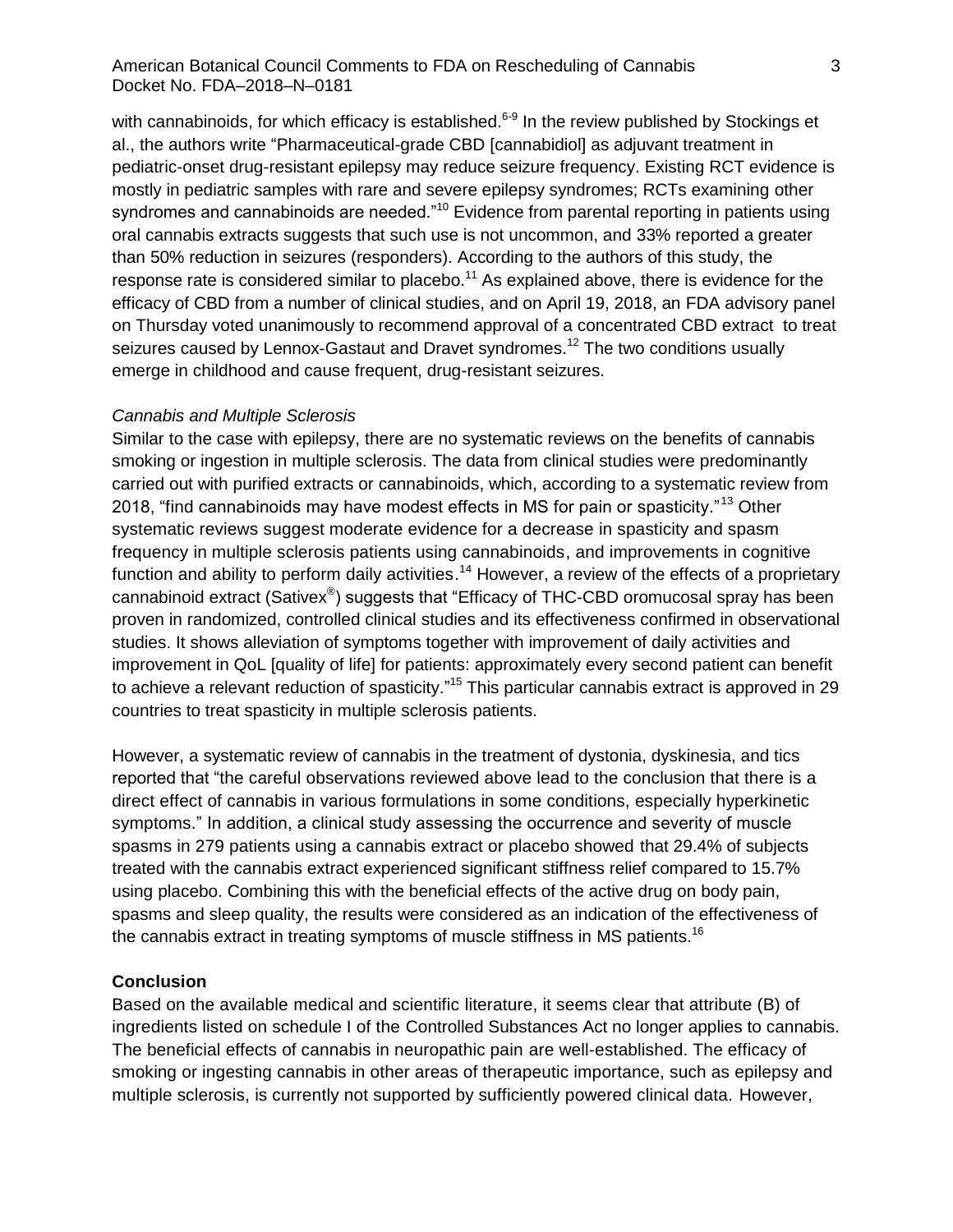American Botanical Council Comments to FDA on Rescheduling of Cannabis Docket No. FDA–2018–N–0181

there is ample evidence for the therapeutic potential of purified cannabis fractions in these therapeutic areas. An urgent need exists to find new therapies for diseases such as epilepsy, which affects 2.9 million people in the  $U.S.<sup>17</sup>$  Nearly a quarter of patients remain resistant to drug therapy, failing to achieve sustained seizure freedom after use of two or more appropriately used antiepileptic drugs.<sup>18</sup> Based on the promising results from the human studies on cannabis, the current hurdles to investigate cannabis, cannabis extracts, and purified fractions obtained from cannabis, as promising ingredients for a number of medical issues do not seem appropriate in view of the potential benefits that this plant might provide. Therefore, the American Botanical Council recommends that cannabis be removed from Schedule I from the Controlled Substances Act and that other appropriate actions are undertaken to enable more appropriate access of cannabis and its components for medicinal investigations. (We have provided the cited literature below in References.)

We thank you for your consideration of these comments.

Respectfully,

Sefu Johns

Stefan Gafner, PhD Chief Science Officer American Botanical Council

[References on next pages]